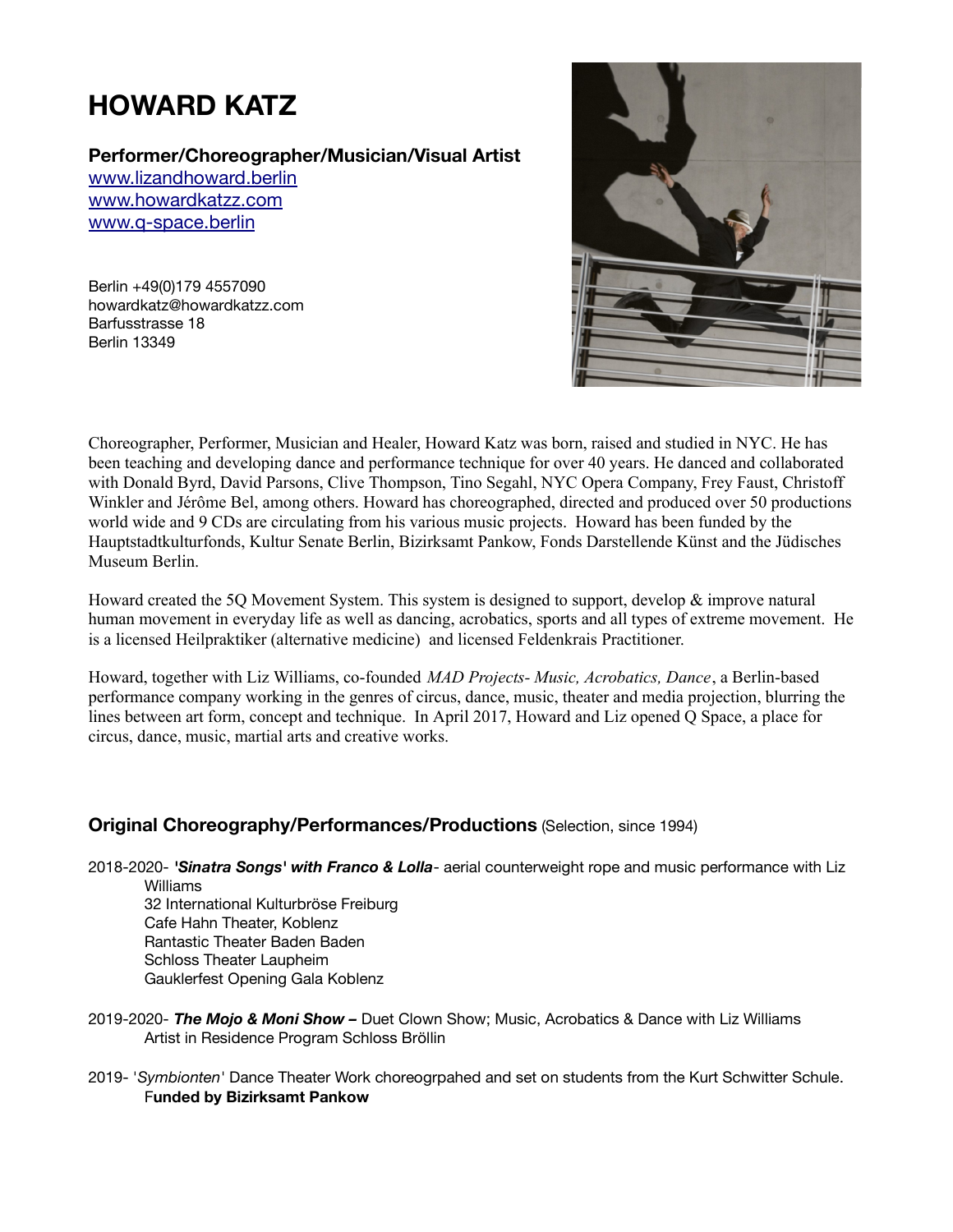- 2015-2018- *'Entangled'*-aerial duet counterweight rope performance with Liz Williams LFK Mediengala Messe Gala Stuttgart Friedrichsbau Variete Stuttgart
- 2015- *'NOIR' A Circus of Love Songs*New Circus Show with Live Music Chamaleon Theater Berlin
- 2014- *Outta Gas* Film- Group show with Daniel Wiessenfeld at Kolidaskope Gallery, Berlin
- 2012 *Urban Samari* a 'LiveFilmWorks' Production, urban folk music, storytelling & dance performance with video by Keyframed (Yoann Treluu)
- 2011 *Misty & Wally 'Verdrehte Chanson'-* Musical Theater duet performace with Maria Thomsack
- 2010 *Becket Psalms* Dance Theater Solo

*Alice Auditions*- Theater piece for 7 women commissioned by Thea Academy Berlin

2008 *Shorz***-** duet performance with Matthais Herrmann. Songs, dances and scenes based on famous films, real or invented. Supported by Dock 11, K77 Berlin

*Chick Flick-* Women's quartet that examines and comments on societal cliches and roles of women in films. Created and and performed at Martha's Vinyard through the Bessie Schonberg choreographic prize. USA

- 2007 *The Trial of Howard Katzz-,a 'LiveFilmWork' with Yoann Trellu (video), Felix Zeopf(music)* Tacheles,Berlin, Funded & Co- produdtion between **KulturSenate Berlin Ferme du Buisson(France), and KultuurIkatel(Tallin)Tanzhaus NRW .**
- *2006 Ophelia's Children*, a 'LiveFilmWork' with Yoann Trellu (video). A narrative media collage based on Shakespeare's Ophelia (group piece),Tacheles, Berlin, f**unded by Hauptstadtkulturfonds**
- 2005 *This is What it Was Like to Dance for Him*, solo dance-theater performance in collaboration with Yoann Trellu, Dock 11, Berlin
- 2004 *John Doe,* dance- theater performance for 20 performers **funded by Hauptstadtkulturfonds** , Podewil, Berlin **ID**, group piece for 8 dancer/performers; production Berlin/Slovenia, Ljubljana/Hau 2, Berlin
- 2003 *Scars*, Solo, Theater am Halleschen Ufer, Berlin *VT – Verschwoerungstheorie*, interdisciplinary project with 25 artists (visual artists, actors,dancers, musicians) in all imaginable spaces of the Theater am Halleschen Ufer, Berlin *Tribes* (2002/03) for 8 men, African National Ballet, Burkina Faso
- 2002 *One Inch Mine,* knee-jerk patriotic impulses for Ensemble (5 Pers.) Pier 63 Maritime, New York *Minotauru***s**, Theater am Halleschen Ufer, Berlin
- 2001 *Kata*, with Matthias Herrmann, Modern Dance Association of Korea, Theater am Halleschen Ufer *The Locked Song*, Tacheles, Berlin
- 2000 *Fingerprints*, Postfuhramt Festival für junge Kunst, Theater am Halleschen Ufer, Berlin
- 1999 *Fake Book*, Bremen Schauspielhaus, Fabrik Potsdam, Dock 11, Theater am Halleschen Ufer´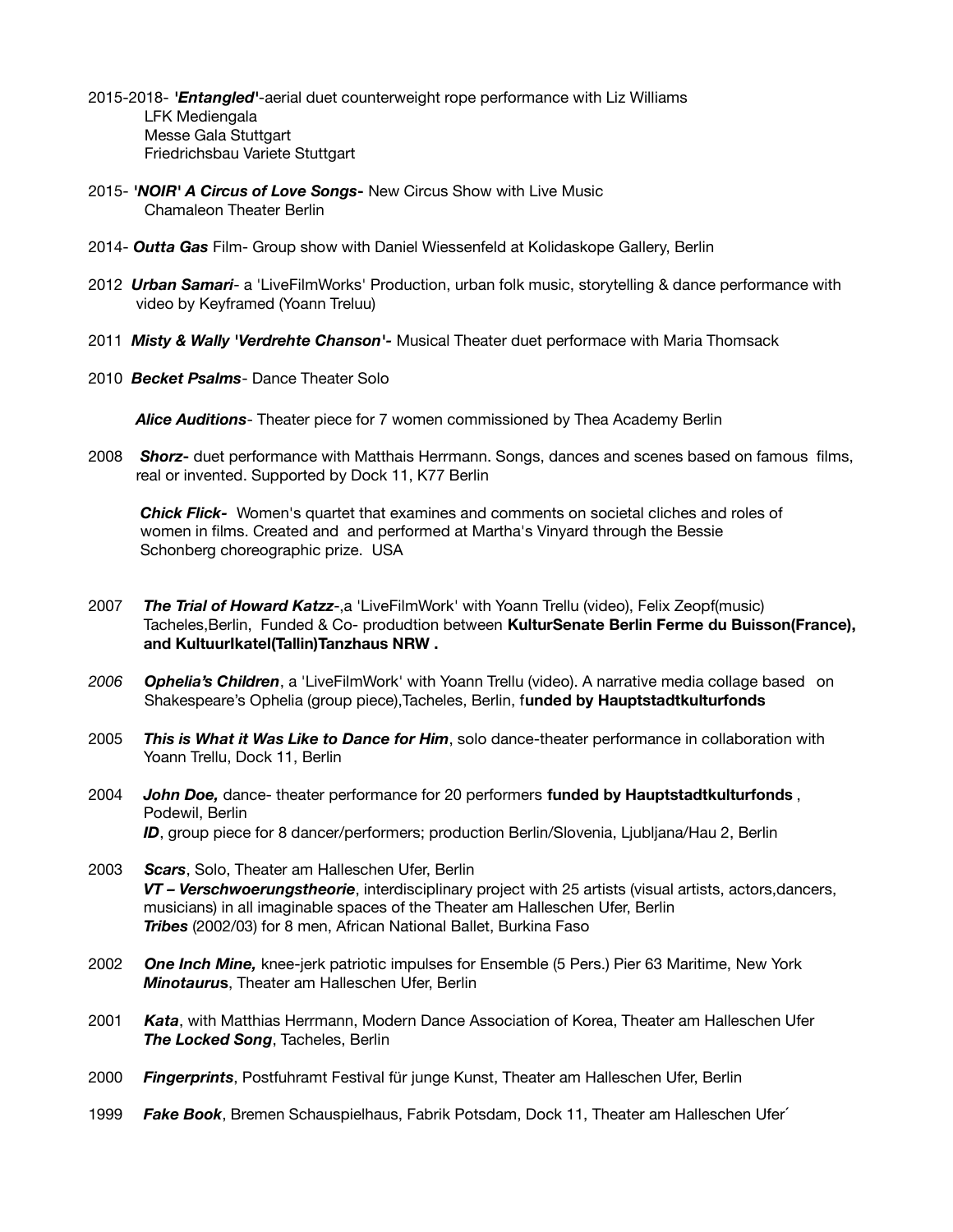- 1998 *Junk Monkey*, Theater am Halleschen Ufer, Berlin
- 1997 *Creeple*, Duet with Stephanie Maher, Washington Square Church, New York *Love Stories*, Dock 11, Berlin *Walk and Say Home*, Postfuhramt, Berlin *Cucumber Samples*, Blues Cafe, Kulturhaus, Postfuhramt, 90 Grad, Berlin *Delicious Doughnuts*, Oxymoron (Berlin), Sidewalk Cafe, The Livingroom (New York)
- 1996 *I'm Not Stiller*, based on Max Frisch"s book *Stiller*, Aktionsgalerie, Berlin *Man Dance Doodle*, Werkstatt, Düsseldorf, Germany
- 1995 *Me You*, A Kung-Fu/dance duet, Asiatisches KulturFest, Düsseldorf *Ghostshow*, with Matthias Herrmann, Ruth von Mengerson, Kunsthalle Bonn
- 1994 *Smile at the Foot of the Ladder*, Werkstatt (Düsseldorf), Teatro Arca (Sardinia, Italy) *Hands Across the Wall*, Haus Steinstraße, Leipzig Germany *Hurling Matters*, Washington Square Church (NYC), Werkstatt, KulturCafé (Düsseldorf)
- 1985-1992 **Howard Katz Company Studios**, Artistic director and producer of NYC Dance Studio located in the RAP Arts Center specializing in contemporary dance and performance selected original works by Howard Katz : Lusious Orange String Lessons about Love Lovely Day The Affair Arena A.Starer Indivisible You Make me Ha ha ha Boom The Man Who Stood for Nothing Walk the Dog Nix This is what it was like to dance for him Radio I-ching

### **Company work**

Shifts- Art in Movement (Berlin) Tino Sehgal (Doumenta, Germany) Theater An der Angel (Magdeburg) Christoph Winkler (Berlin) Tatraum Theater Compagnie (Düsseldorf) Schauspielhaus Düsseldorf (Düsseldorf) Donald Byrd Dance Company (NYC) David Parsons (NYC) Clive Thompson (of Alvin Ailey) (NYC) New York City Opera Company (NYC) Royal Lichtenstein Circus (Sarasota, FL)

#### **Teaching**

**Kurt-Schwitters-Schule integrierte Sekundarschule** Performance technique **HZT Hochschulubergreifendes Zentrum Tanz Berlin** Contemporary technique **Tanzhaus N.R.W.**(Düsseldorf, Germany) Contemporary technique, building little dances